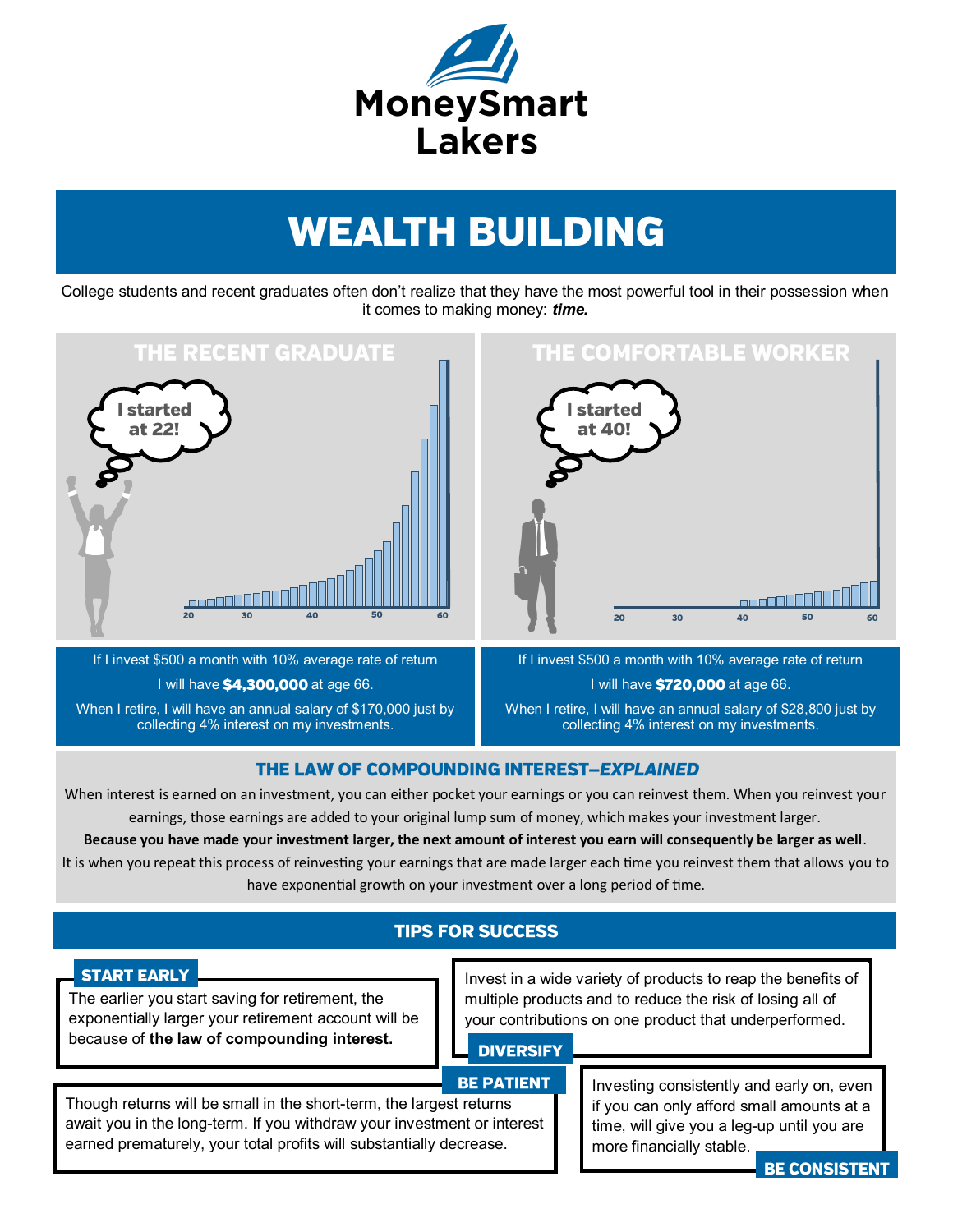

- 1. Know the risk. Investments are not FDIC Insured. Take a risk-tolerance quiz to determine the right investment strategy for you.
- 2. View your investment as money that has been spent. Don't plan on touching your investment for 5-10 years.
- 3. Establish an emergency fund. Save 3-6 months of your salary for life's unexpected expenses.
- 4. Pay down high-interest debt. Interest earned on investments can quickly be diminished by interest collected on debts.

\*\*\*Remember, investing in any product that has lower than a 3% rate of return for over a 5 year period will *cause your investment to lose value* because of inflation. When deciding between different investment products, try to aim for *at least a 4% rate of return*.

# **Getting Started**

### **ACORNS**



Invest spare change automatically from everyday purchases into a diversified portfolio. Acorns works by letting you connect your credit or debit cards (with a simple sign-up using your online bank credentials), and automatically rounds up the change from every purchase to add to your investment portfolio. You can choose between five different risk options, from aggressive to conservative, and watch how your investments are performing over time.

### **ROBINHOOD**



Become a trader—buy and sell individual stocks for \$0 a trade. The firm is a FINRA-approved broker-dealer, registered with the U.S. Securities and Exchange Commission, and is a member of the Securities Investor Protection Corporation (SIPC). It connects with the user's bank account, allows the user to transfer money into their Robinhood account and trade stocks with that money.

### **BETTERMENT**



The largest, fastest-growing automated investing service, helping people to better manage, protect, and grow their wealth. They make investing easy for beginners by focusing on simple asset allocation, goal setting features, and low-cost portfolio management. It connects with your bank account to make automated investments each month.